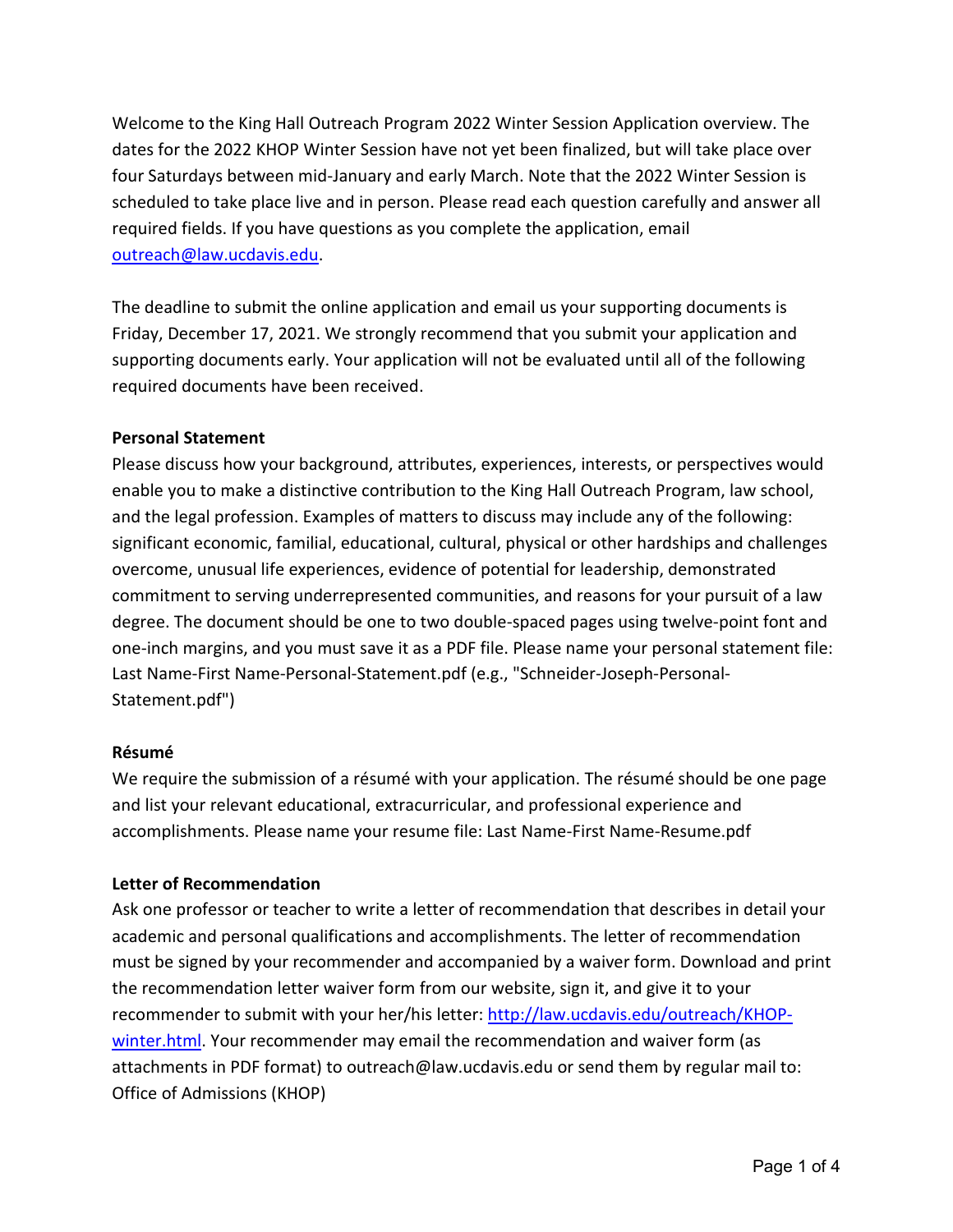UC Davis School of Law 400 Mrak Hall Drive Davis, CA 95616 We must receive your recommendation by Friday, December 17, 2021.

# **Transcript(s)**

Please provide unofficial transcripts in PDF format from **all post-secondary institutions** you have attended or are attending (**junior/community colleges, universities**, etc). Your name must appear on all transcripts. If you are admitted to the program, official transcripts may be requested. Please name your transcript files: Last Name-First Name-School Name-Transcript.pdf

# **2020 Federal Income Tax Returns**

To demonstrate eligibility for KHOP, we require financial information. Please provide the first two pages of your 2020 Federal Income Tax return in PDF format. If you were claimed as a dependent on another person's 2020 Federal Income Tax return (e.g., a parent or guardian), submit the first two pages of that income tax return as well. If you, or your parent/guardian, did not file taxes in 2020, submit the 2019 return. If neither your parent/guardian nor you filed taxes in the past two years, submit a copy of your financial aid award letter from the most recent academic year. If neither your parent/guardian nor you have filed taxes in the last two years and you have not received financial aid in the past two years, submit a brief explanation of how you have paid for your college education. Note: Do not send copies of your W-2 forms. Please redact (black out) all social security and tax-ID numbers on tax documents. Please name your tax documents: Last Name-First Name-Tax Document.pdf

# **Here are some questions on the application for which you may need to prepare answers in advance.**

Please indicate the highest level of education of parent/legal guardian 1 (father or mother). Please indicate the primary occupation of parent/legal guardian 1 (now or during his/her working years).

How much, if any, of your childhood was spent in a single-parent home?

At what age were you in a single parent home?

If parent/legal guardian 1 is deceased, how old were you when she/he died?

Please provide the ages of your siblings and whether any have completed a bachelor's degree (BA, BS, etc.).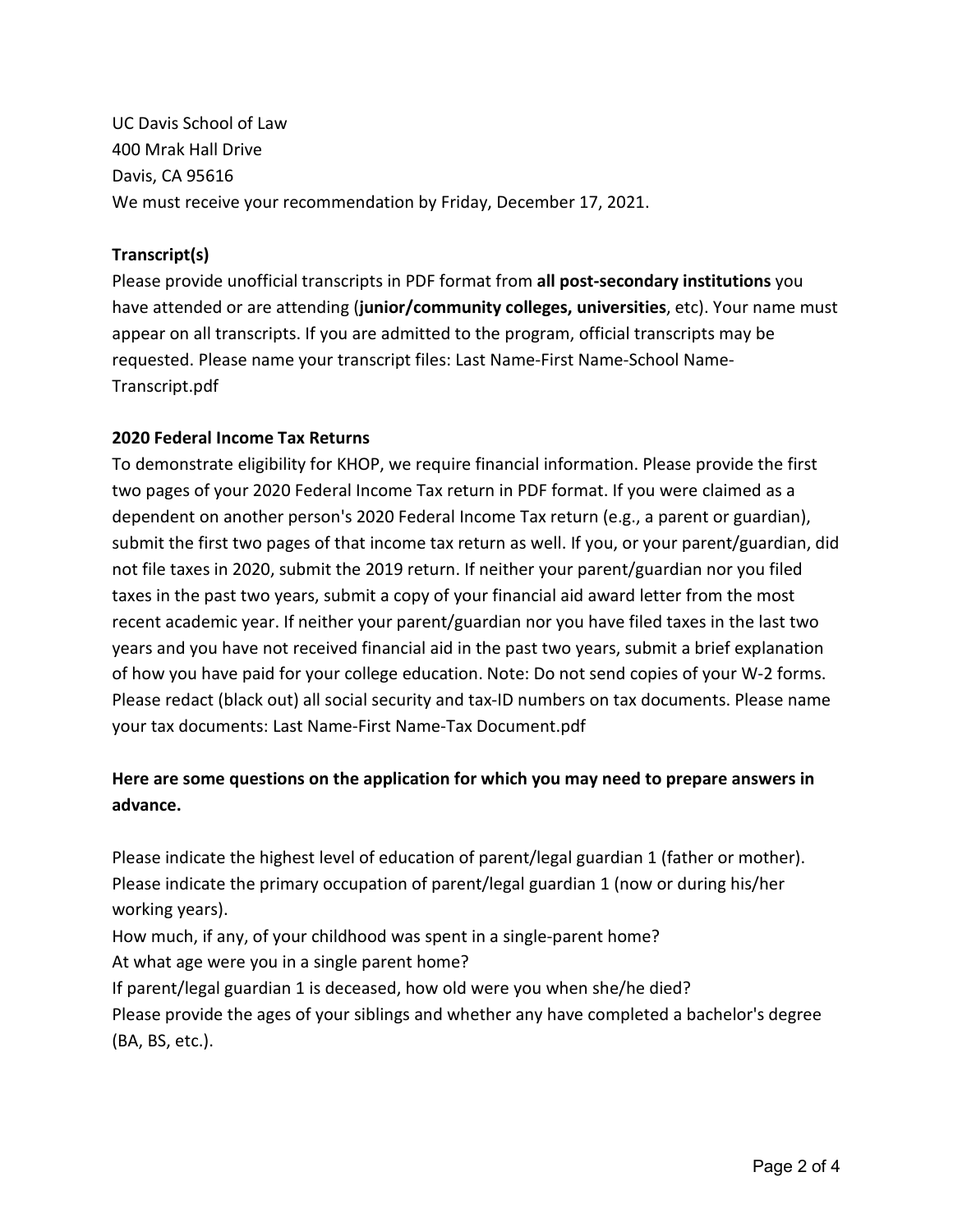What was the approximate total income of all persons living in your parents' household last year? If your parents are separated, provide information for the household where you lived most of the time before college, including any support provided by the absent parent. If the income level indicated above does not represent the approximate income level of your parents' household during your high school years, please explain.

What was the approximate net worth (as opposed to income) of both your parents last year? If your parents are separated, please provide the combined net worth of both parents' households. By net worth, we mean total assets (including home value, bank savings, retirement funds, stocks and bonds, etc.) minus total liabilities (home mortgages, car payments, loans and other debts).

Please describe any socioeconomic disadvantages and educational hardships or challenges you have overcome.

If you wish, please bring to our attention any significant disability that might bear on our interpretation of your credentials or for which we may need to make accommodations to facilitate your participation in the program.

Did you file your 2020 federal income taxes?

Did someone claim you as a dependent on his/her 2020 federal income taxes? Starting with your current school, list in reverse chronological order all post-secondary institutions you have attended (community and junior colleges as well as universities). If applicable, please describe any extenuating circumstances that negatively affected your academic record.

Please provide the highest score you have received as well as the test date for the following tests. If you have not taken one of the tests, leave that answer space blank. SAT, LSAT, ACT. If you have registered to take the LSAT or have plans to take an upcoming LSAT, please indicate the date (mm/yyyy).

If you have participated in any academic research, please describe.

If an honors seminar, directed group study, independent study, or similar courses appear on your transcript, please indicate the course name and briefly explain the topic or requirements of the course.

If you have participated in outreach programs such as CAMP, EOP, EAOP, MESA, Puente, STEP, or Upward Bound, please specify the program and your length of involvement.

Please list significant employment, including dates and hours worked per week.

Please indicate the number of hours you were employed while classes were in session (not breaks) for each year of college.

Are you currently taking or have you ever taken an English as a Second Language (ESL) or a remedial English class or program?

Please provide information about any ESL classes that you took.